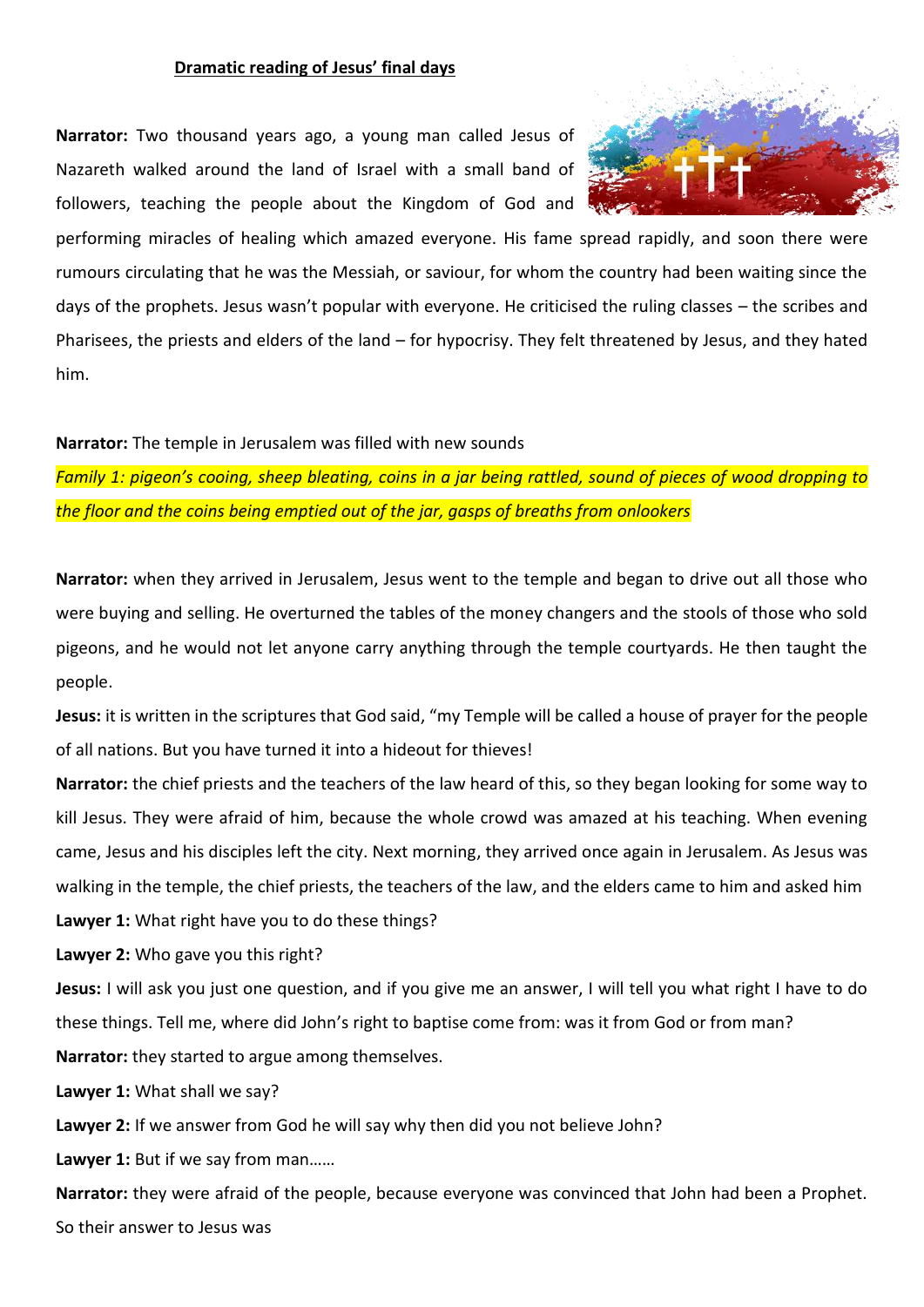## **Lawyer 1:** we don't know

**Jesus:** Neither will I tell you then by what right I do these things.

Taize chant: Jesus remember me when you come into your kingdom

Prayer of confession:

Lord Jesus we confess we have failed you when...................................

Lord forgive us: **Christ have mercy**

**Narrator:** The Jerusalem Passover was filled with new sounds

*Family 2: crunch of marching feet made by soldiers on the move (tough tray and gravel), sound of people telling others to be quiet, coins in a jar being rattled*

**Narrator:** when Jesus had finished teaching all these things, he said to his disciples

**Jesus:** in two days, as you know, it will be the Passover festival, and the son of man will be handed over to be crucified.

**Narrator:** Then the chief priests and the elders met together in the palace of Caiaphas, the high priest, and made plans to arrest Jesus secretly and to put him to death.

**Chief priest:** We must not do it during the festival or the people will riot.

**Narrator:** then one of the 12 disciples, the one named Judas Iscariot, went to the chief priests and asked

**Judas:** What will you give me if I betray Jesus to you?

**Narrator:** they counted out 30 silver coins and gave them to him. From then on Judas was looking for a good chance to hand Jesus over to them.

Taize chant: Jesus remember me when you come into your kingdom

Prayer of confession: Lord Jesus we confess we have failed you when................................... Lord forgive us: **Christ have mercy**

**Narrator:** The Jerusalem house in the back streets was filled with new sounds

*Family 3: noise of spoon scraping a wooden platter, drink being poured into a cup, sound of matzo (cracker) being cracked, door slamming shut*

**Narrator:** on the first day of the festival of unleavened bread the disciples came to Jesus and asked him **Disciple:** where do you want us to get the Passover meal ready for you?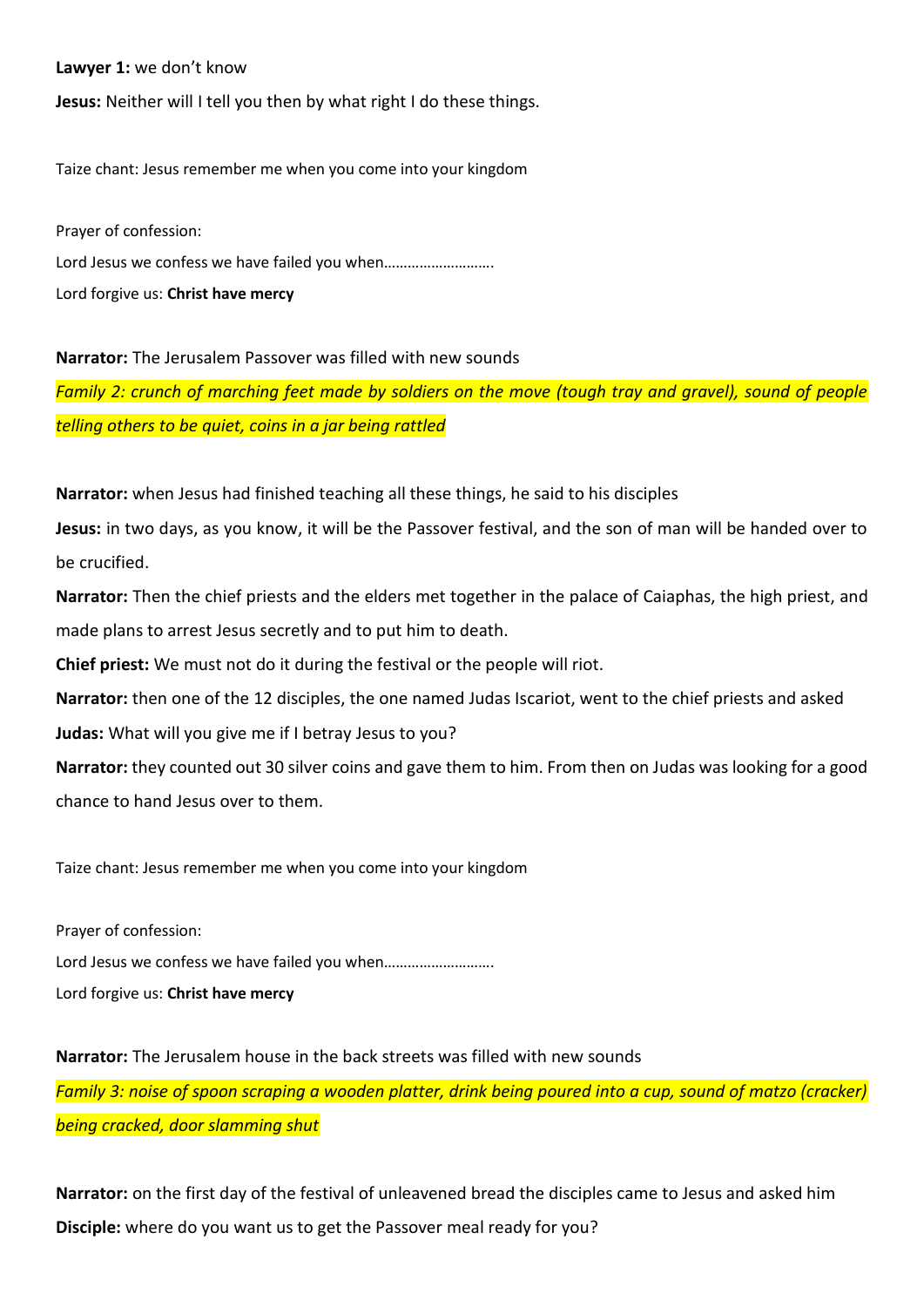**Jesus:** Go to a certain man in the city, and tell him: the teacher says, my hour has come; my disciples and I will celebrate the Passover at your house.

**Narrator:** The disciples did as Jesus had told them and prepared the Passover meal. When it was evening, Jesus and the 12 disciples sat down to eat. During the meal Jesus said.

**Jesus:** I tell you, one of you will betray me.

**Narrator:** The disciples were very upset and began to ask him, one after the other:

**Disciple:** Surely, Lord, you don't mean me?

**Jesus:** the one who dips his bread in the dish with me will betray me. The Son of Man will die as the Scriptures say he will, but how terrible for that man who betrays the Son of Man! It would have been better for that man if he had never been born!

**Narrator:** Judas, the traitor, spoke up.

**Judas:** Surely, Teacher, you don't mean me?

**Jesus:** So you say.

**Narrator:** while they were eating, Jesus took a piece of bread, gave a prayer of thanks, broke it, and gave it to his disciples.

**Jesus:** take and eat it; this is my body.

**Narrator:** Then he took a cup, gave thanks to God, and gave it to them.

**Jesus:** Drink it, all of you; this is my blood, which seals God's covenant, my blood poured out for many for the forgiveness of sins. I tell you, I will never again drink this wine until the day I drink that wine with you in my Father's kingdom.

**Narrator:** They then sang a hymn and went out to the Mount of Olives

Taize chant: Jesus remember me when you come into your kingdom

Prayer of confession:

Lord Jesus we confess we have failed you when...................................

Lord forgive us: **Christ have mercy**

**Narrator:** The Jerusalem courts were filled with new sounds

*Family 4: clenched fists upon tables, angry voices, hands being washed in water, sound of feet dragged across gravel on a slow march to death (tough tray with gravel on)*

**Narrator:** Jesus was taken to the high priest's house, where all the chief priests and the elders, and the teachers of the law were gathering. Peter followed from a distance and went into the courtyard of the high priest's house. There he sat down with the guards, keeping himself warm by the fire. The chief priests and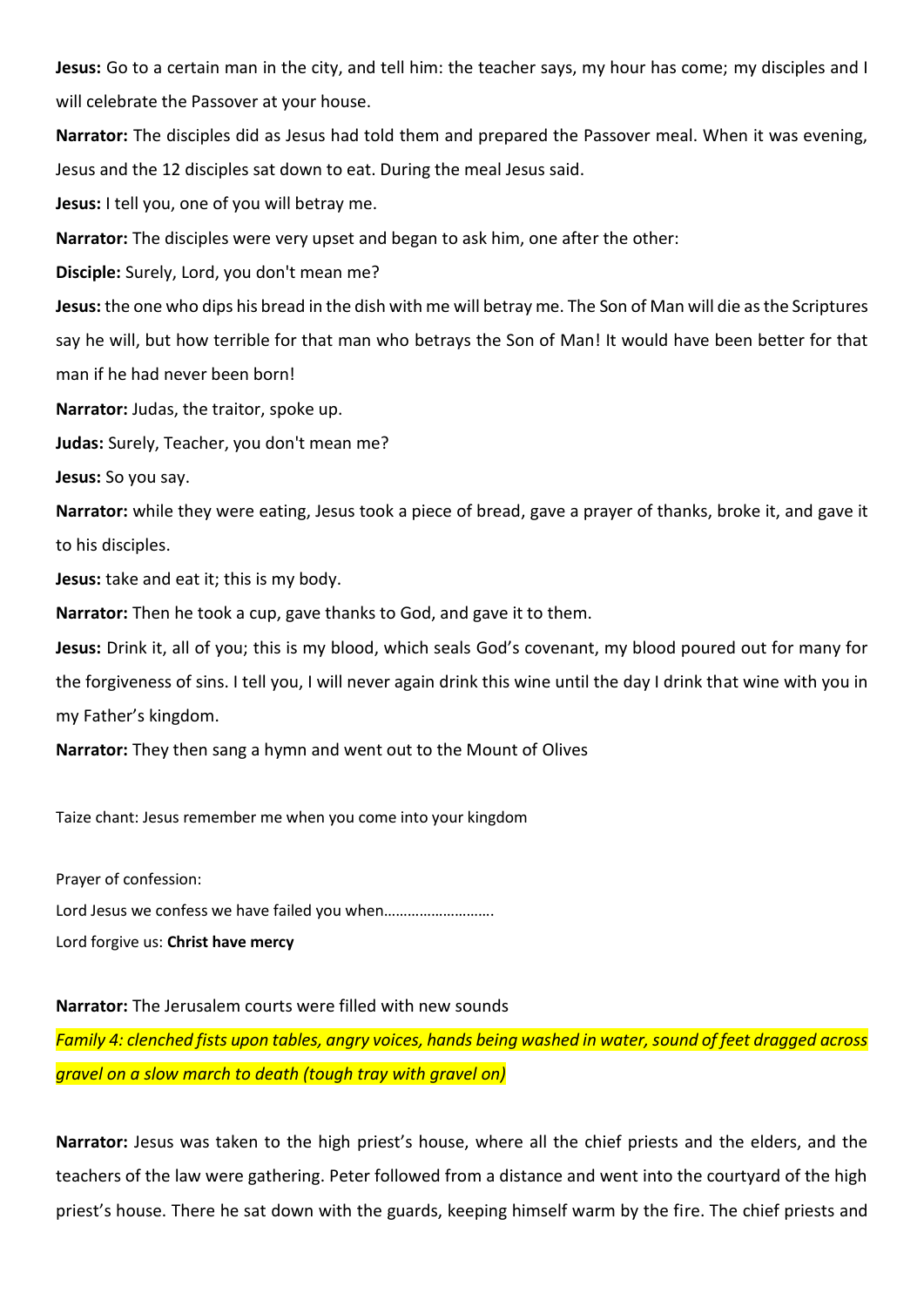the whole council tried to find some evidence against Jesus in order to put him to death, but they could not find any. Many witnesses told lies against Jesus, but their stories did not agree. Then some men stood up and told this lie against Jesus:

**Man:** we have heard him say, I will tear down this temple which men have made, and after three days I will build one that is not made by men.

**Narrator:** Not even they, however, could make their stories agree. The high priest stood up in front of them all and questioned Jesus:

**High priest:** have you no answer to the accusation they bring against you?

**Narrator:** But Jesus kept quiet and would not say a word. Again, the high priest questioned him:

**High priest:** are you the Messiah, the son of the blessed God?

**Jesus:** I am, and you will all see the Son of Man seated on the right of the almighty and coming with the clouds of heaven!

**Narrator:** The high priest tore his robes.

**High priest:** We don't need anymore witnesses! You heard his blasphemy. What is your decision?

**Narrator:** They all voted against him: he was guilty and should be put to death. Some of them began to spit on Jesus, and they blindfolded him and hit him.

**Man:** guess who hit you?

**Narrator:** And the guards took him and slapped him. Peter was still down in the courtyard when one of the high priest's servant girls came by. When she saw Peter warming himself, she looked straight at him **Girl:** you, too, were with Jesus of Nazareth.

**Peter:** I don't know . I don't understand what you are talking about.

**Narrator:** And he went out into the passage. Just then a cock crowed. The servant girl saw him there and began to repeat to the bystanders.

**Girl:** He is one of them!

**Narrator:** But Peter denied it again. A little while later the bystanders accused Peter again.

**Bystander:** You can't deny that you are one of them, because you, too, are from Galilee.

**Peter:** I swear that I'm telling the truth! May God punish me if I am not! I do not know the man you were talking about!

**Narrator:** Just then a cock crowed a second time, and Peter remembered how Jesus had said to him, before the cock crows twice you will say three times you do not know me. And he broke down and cried. Early in the morning the chief priests met hurriedly with the elders, the teachers of the law, and the whole council, and made their plans. They put Jesus in chains, led him away, and handed him over to Pilot. Pilot questioned him.

**Pilate:** are you the King of the Jews? **Jesus:** so you say.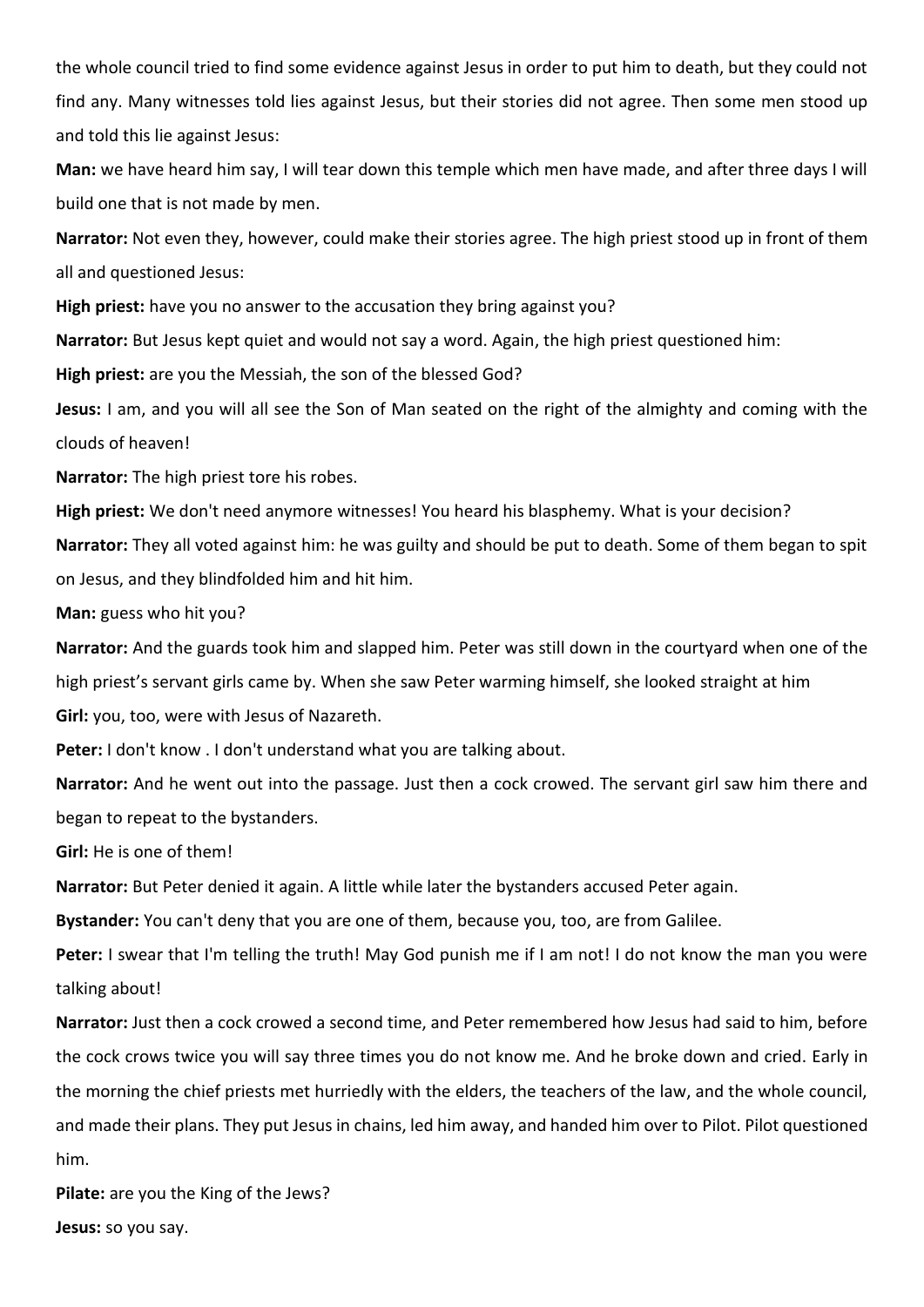**Narrator:** The chief priests were accusing Jesus of many things, so Pilate questioned him again.

**Pilate:** Aren't you going to answer? Listen to all their accusations!

**Narrator:** Again, Jesus refused to say a word, and Pilate was amazed. At every Passover festivalPpilot was in the habit of setting free any one prisoner the people asked for. At that time a man named Barabbas was imprisoned with the rebels who had committed murder in the riot. When the crowd gathered and began to ask Pilot for the usual favour, he asked them

**Pilate:** do you want me to set free for you the King of the Jews?

**Narrator:** He knew very well that the chief priests had handed Jesus over to him because they were jealous. But the chief priest stirred up the crowd to ask, instead, for Pilot to set Barabbas reefer them. Pilot spoke again to the crowd.

**Pilate:** What, then, do you want me to do with the one you call the King of the Jews?

**CROWD:** CRUCIFY HIM!

**Pilate:** but what crime has he committed?

**CROWD:** CRUCIFY HIM!

**Narrator:** Pilate wanted to please the crowd, so he set Barabbas free for them. Then he had Jesus whipped and handed him over to be crucified.

Taize chant: Jesus remember me when you come into your kingdom

Prayer of confession: Lord Jesus we confess we have failed you when................................... Lord forgive us: **Christ have mercy**

**Narrator:** The hill outside Jerusalem was filled with new sounds

Family 5: the banging in of a nail into wood, the sound of dice being rolled, the sound of some cloth being *torn and the sound of rain/thunder (I've got some rain sticks)*

**Narrator:** the soldiers took Jesus inside to the courtyard of the governors Palace and called together the rest of the company. They put a purple robe on Jesus, made a crown out of thorny branches, and put it on his head. Then they began to salute him.

**Soldier:** Long live the King of the Jews!

**Narrator:** they beat him over the head with a stick, spat on him, fell on their knees, and bowed down to him. When they had finished mocking him, they took off the purple robe and put his own clothes back on him. Then they let him out to crucify him. On the way they met a man named Simon, who was coming into the city from the country, and the soldiers forced him to carry Jesus's cross. They took Jesus to a place called